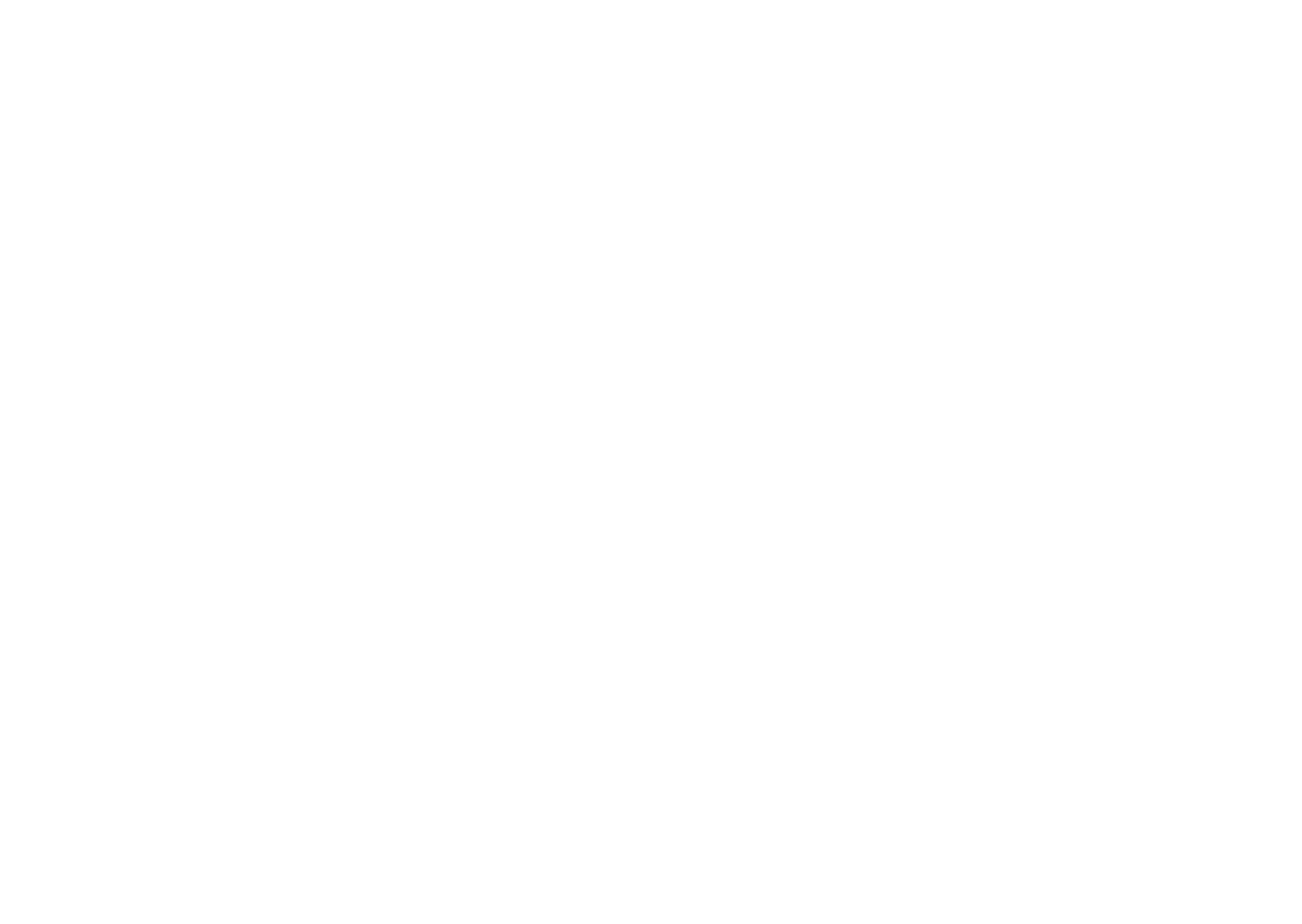## **Contents**

| Genesis of C.H.E.                                                      | 6  |
|------------------------------------------------------------------------|----|
| Birth of C.H.E.                                                        | 11 |
| First life of C.H.E.                                                   | 13 |
| Atrophy of C.H.E.                                                      | 17 |
| Demands of the Council on Higher Education                             | 19 |
| Death of C.H.E.                                                        | 22 |
| <b>STUDENT RUN COURSES</b>                                             | 26 |
| COURSE DESCRIPTIONS                                                    | 26 |
| Women's Liberation<br>The Economic, Political, and Social Consequences | 26 |
| of Imperialism                                                         | 27 |
| Revival of C.H.E.                                                      | 30 |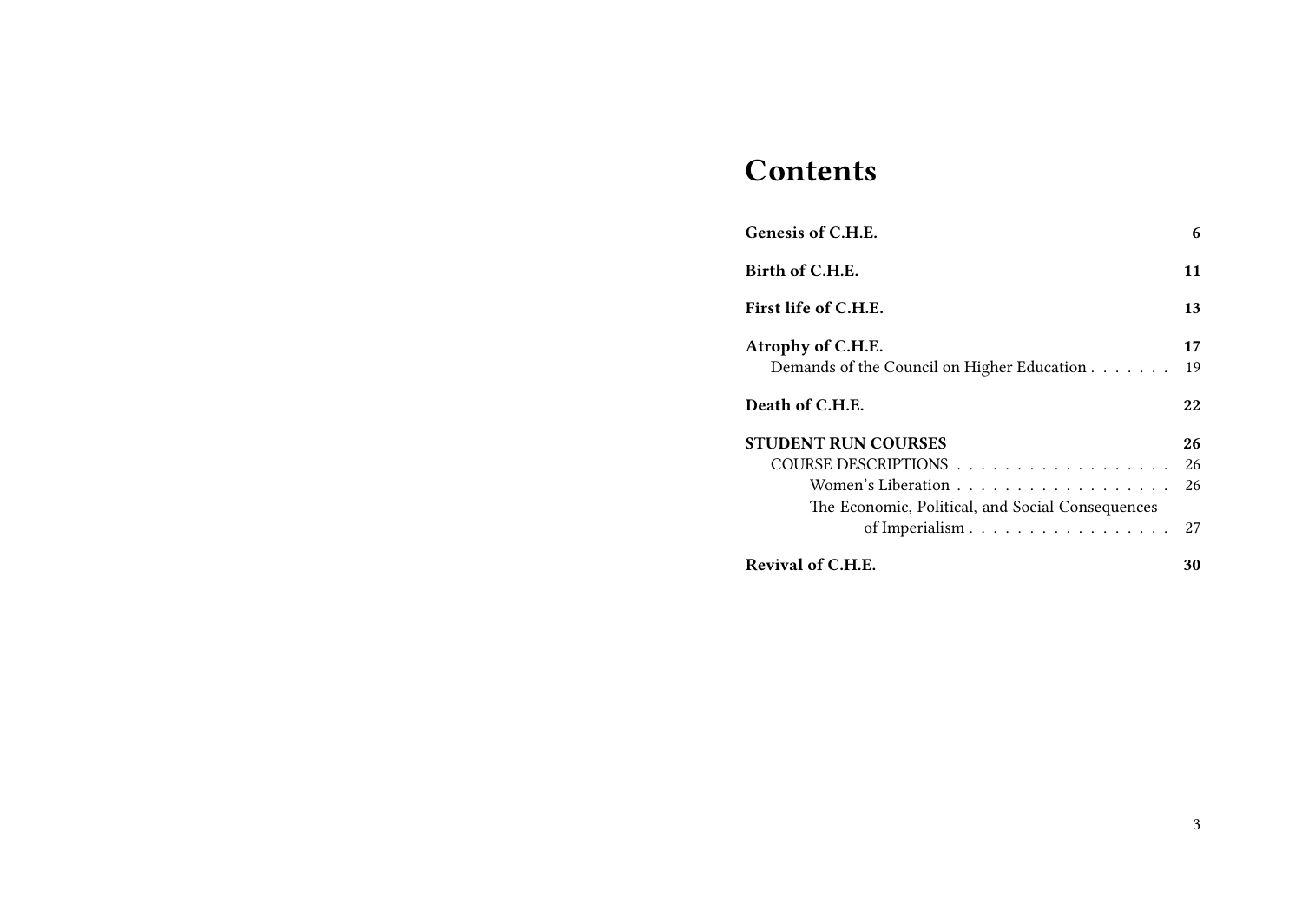situation, until at long last they create a situation which goes beyond the point of no return.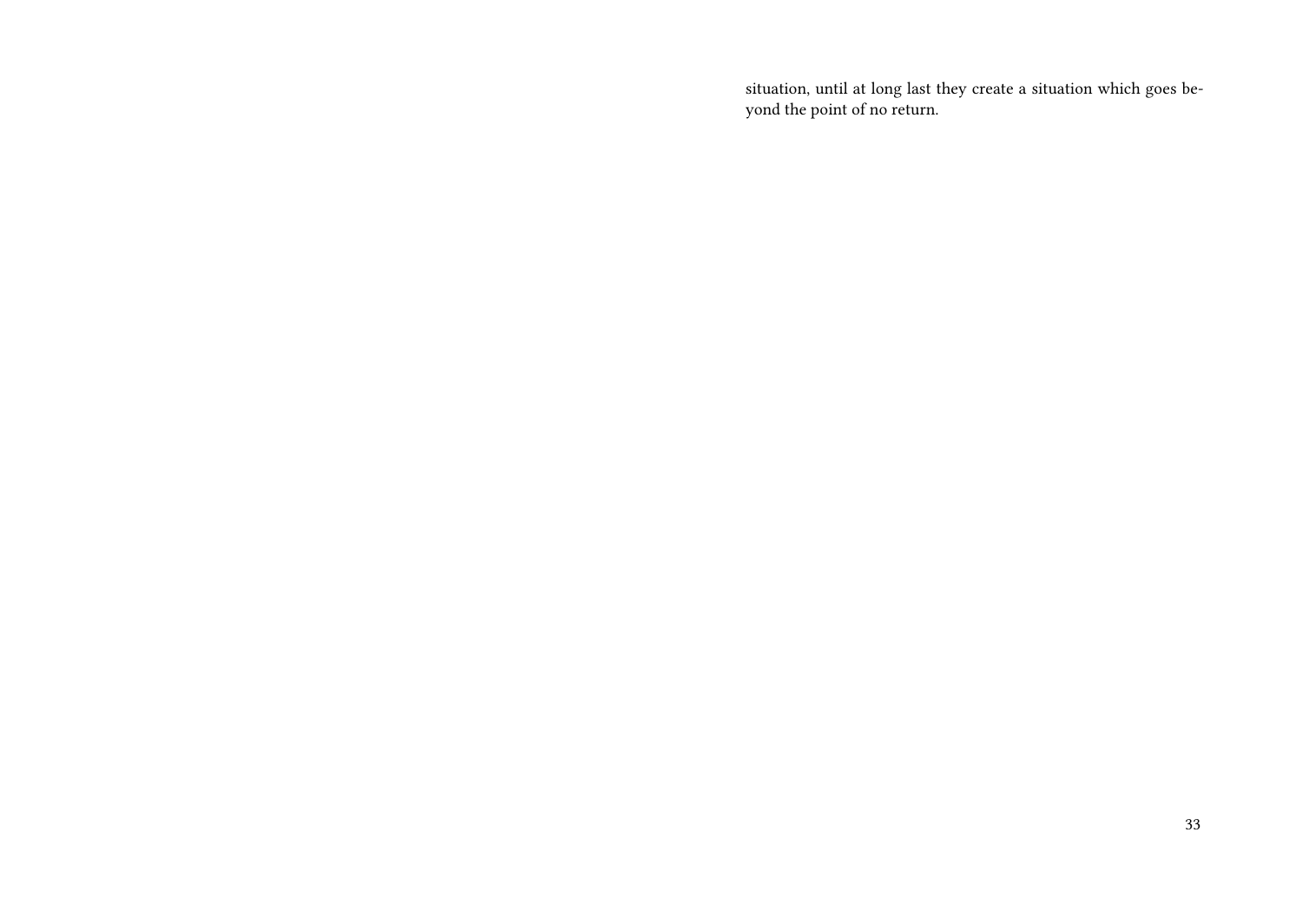tures, and analyzes the content of the "knowledge." Based on this analysis, it EXPOSES the assumptions and the ideological bias of the "knowledge." This exposure is carried out through confrontations with the professor and with the contents of his textbooks. The tactics of these confrontations obviously depend on the nature of the situation. The point is not to convert the professor, but to make the students conscious of the professor's function. Through these confrontations, and through meetings with students who have begun to challenge the professor, the militants develop a systematic understanding of the institutional framework of capitalist society as a specific historical form of human society: they expose the function of capitalist ideology as a mediation and justification of capitalist relations and of their consequences: imperialism, racism, nationalism, and thus they expose the function of the Capitalist University as the main purveyor of this ideology. Thus the militants develop the Marxist social analysis which is absent from the official curriculum, not in order to include this missing "cultural strain" within the Capitalist University, but in order to create a background for action against the University, against the capitalist system.

If the tactics of the initial militants are effective, then a new group of critical analysts will form in each of the classes where the militants initiated their critiques. If new groups are not formed, then this action cannot grow, and the militants will have to reevaluate either their strategy or their tactics. This is the test of the efficacy of the action.

If the action is successful, if new groups are formed, this will mean that a much larger group of militants will be brought into existence. The existence of this larger group means that OBJECTIVE CONDITIONS HAVE BEEN CHANGED. At this point it is essential for the militants to be aware that they no longer confront the same situation as the initial group. Therefore they will define actions and strategies consistent with the new conditions. The new militants must, once again, define an action which creates a new

[This is the story of the birth and death–and revival, of a grouplet, a Committee on Higher Education, C.H.E. This is an act of consciousness and an action; it is theory and practice. This is the critical self-analysis that revives C.H.E., the analysis that gives this gang a new direction.]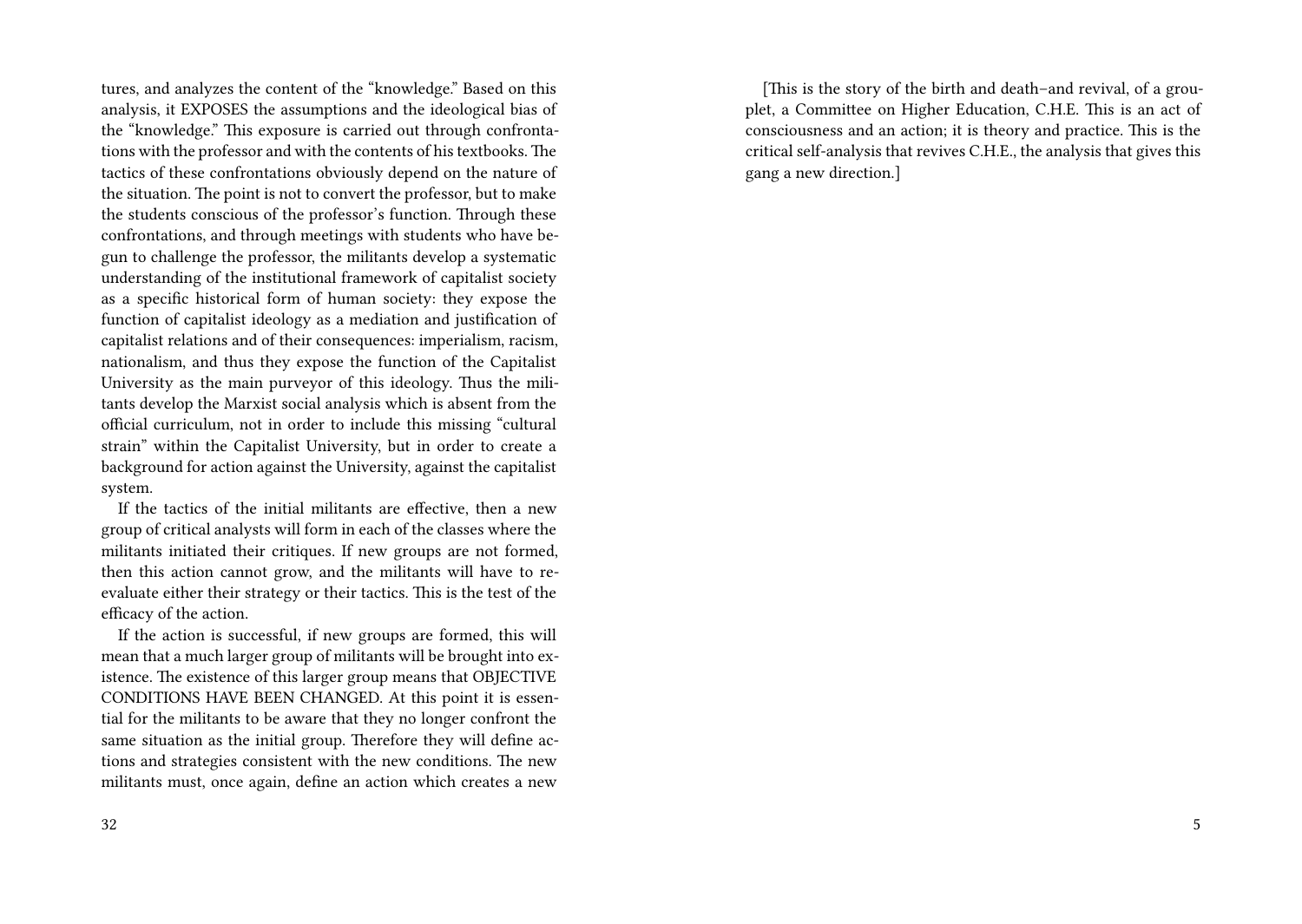### **Genesis of C.H.E.**

It all began in a "student-run" course. The instructor had gone to the administration. He got permission to offer a course called "Critique of Contemporary Culture," with a room, credits, mandatory grades, paid guest speakers. A lot of non-credit students took the course. The enrolled students graded themselves, and the professorstudent relation was "eliminated" by having exclusively studentrun presentations.

But this course was not a radical action. It was not a confrontation with the university structure: it was itself part of the university structure. Students were told: you run this course! But since they didn't run any element of their lives, they were lost when they had to run one course. Students were not de-alienated, they were not liberated, through this single student-run course. The university system could continue functioning very well by having just courses like this.

Students were not de-studented: nothing had changed in the rest of society. The course was a gift from above, not a power taken by students. We were not aware of this at that time. When an administrator came from California and described the "free university" that he had helped to institute, we all thought that was really great. We didn't think enough about the nature of those classes, how meaningless and irrelevant their contents were, just how students were "led" down the liberal administrator's path, studying trivial things like art and hallucinatory drugs, in summary, how they were coopted. Just as in our student-run course, the students there did not institute the "free university." All the student energy for critical study of their society was redirected by some forward-looking ad-

The University "enlightens," the Army and Police repress; they seem contradictory, but are in fact a carrot and a stick, they're TWO EDGES OF THE SAME SWORD, two constituents of the POWER of the capitalist class.

2) To develop a CONSCIOUSNESS of oppression and alienation, an understanding of the world from the point of view of the oppressed and the alienated–a theory which can serve as the basis for revolutionary action.

3) To spread this consciousness to every student, forcing all students to CHOOSE between the oppressor and the oppressed, and thus eliminating the neutrality, indifference, apathy of students.

4) At this point choice leads to ACTION: students must either OP-PRESS or STRUGGLE AGAINST OPPRESSION. They can no longer be passive servants of the oppressor. They must either actively maintain the repressive functions of the Capitalist University (i.e., brainwashing and weapons research), or else destroy those functions and transform the university into a red base. In other words, they must extend the struggle to other sectors of society, since there can be no LIBERATION without the DESTRUCTION of the entire system. Students cannot be liberated unless the authoritarian University is destroyed; the university cannot be "liberated" unless the Capitalist Class (which it serves) is destroyed; the capitalist system cannot be destroyed in a specific region ("one country") unless the entire World Capitalist System is destroyed, since the region will get re-integrated within the capitalist world market, the same way the "free university" will get re-integrated within capitalist society, or the "liberated" student within the capitalist university.

We then designed a strategy through which these goals would be realized. The strategy consisted of operational steps whose efficacy could be tested, thereby making it possible for us to re-evaluate our actions.

The first step consists of activities of an INITIAL GROUP. This group carries on a systematic critique of a limited number of lec-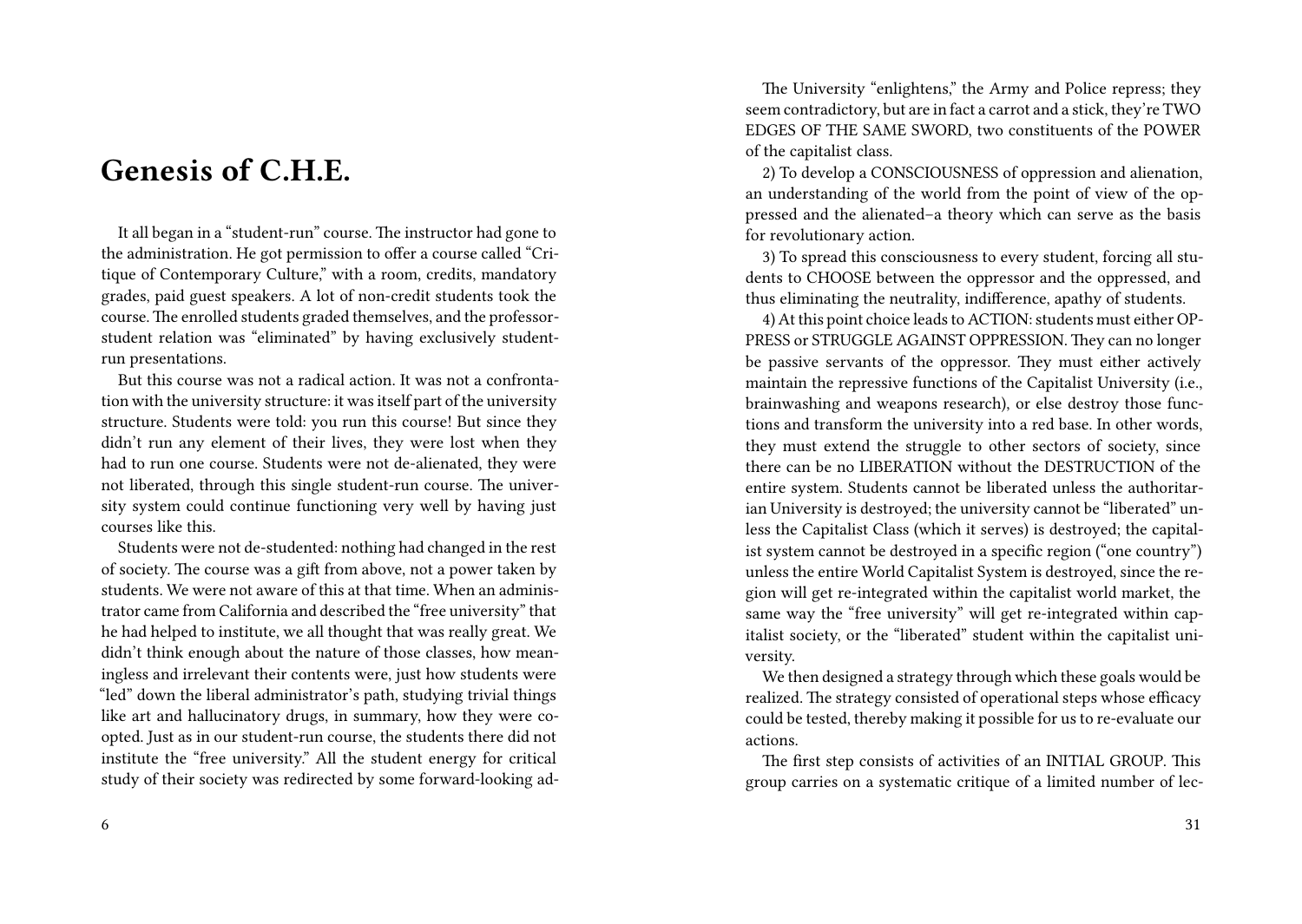### **Revival of C.H.E.**

We snapped out of the spontaneism. Not because of anything that happened in Kalamazoo, BUT BECAUSE OF THINGS THAT HAPPENED ELSEWHERE IN THE WORLD. We started to learn about the March 22 Movement, about the German SDS, about the self-critiques of the Columbia Strike Committee, about the projects of the New York University SDS.

We began to reconstitute C.H.E. We analyzed our situation. We're students. Other students are in classrooms. That's the place to begin to build a movement: not a student movement, but a revolutionary movement. We developed a new plan of action: not disconnected actions which wait to react to situations created by profs or cops; not "actions" which are thrown to a larger group with the expectation that the larger group will spontaneously bring them about; not one-man shows with a permanent audience of "supporters." We defined what we, a small group, could do, and we proceeded to do it.

We began by defining perspectives which were neither reformist nor limited to the University:

1) To EXPOSE the fact that the "objective knowledge" of the University is in fact a reflection of Capitalist Ideology, namely that the world is defined from the point of view of the capitalist class. The actions of the Berlin SDS, of the March 22 Movement, of all student movements, have demonstrated that the Capitalist University cannot resist this critique. By denouncing the mystification of "culture," namely by liberating themselves, students have exposed what stands behind capitalist ideology: POLICE REPRESSION.

30

ministrators towards a preoccupation with trivia–study and analysis that does not lead to a confrontation with capitalist society.

This brings up the issue of "peaceful coexistence" of two antagonistic activities. If the aim of students was critical analysis of the nature of the system and action to overthrow that system, a "free university" which coexists with an institution that is an integral part of that system cannot possibly realize that aim. (But once again: We were not aware of this at the time. The lecture on the "free university" planted ideas in our heads which were manifested in later actions. In fact, later, we were led down the same path by a liberal administrator in Kalamazoo–and were almost co-opted.)

Our course began to get significant when one of the study groups invited five or six administrators and faculty members to confront the class. There the potential of students confronting and attacking Authority was plainly visible. The students were more intelligent than the administrators.

One question was, "Why are there grades?"

A professor answered: If there were no grades, students would never be motivated to study.

A student said she had gotten straight A's and wasn't motivated; she dropped out of school due to the irrelevance. Not only that, in this course she wasn't getting grades and she was studying harder than ever.

The professor said: There's always an exception to a rule.

Many students got up angrily. They weren't getting grades either, and they too were preparing more for this course than for all their other courses. It was obvious that STUDENTS were "exceptions to the rule;" it was obvious that the "rule" was an ADMINISTRATIVE RULING.

Students were attacking the administrators of the entire university. At that time no one knew how to translate this confrontation into meaningful action. This was before March 22<sup>nd</sup>. Someone could have gotten up and said: Look! These are the people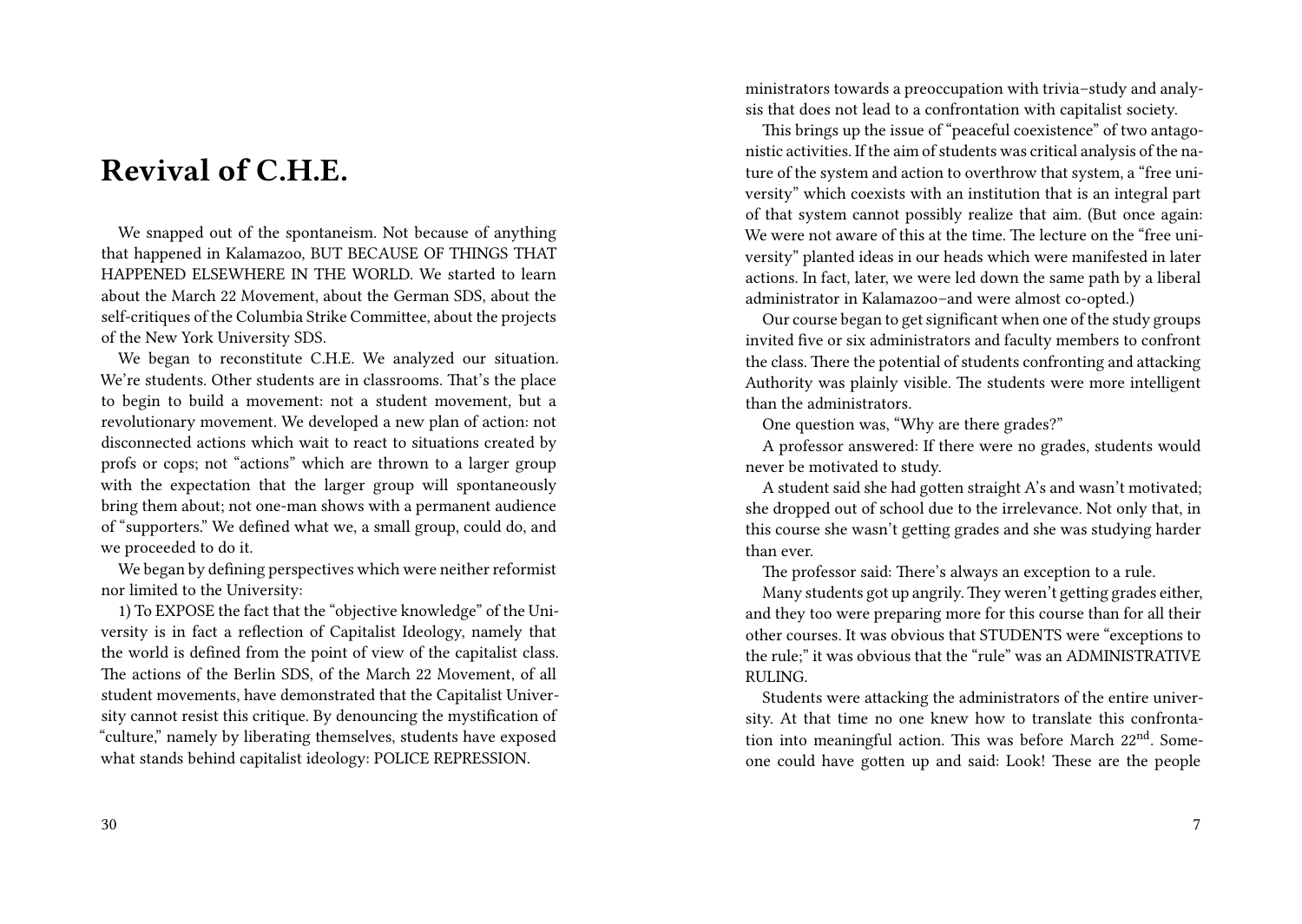who make all the decisions at this university! Students might have started thinking: We could make the decisions. But no one said that.

The result of the course was that some students were "radicalized," but the course did not build a base. The original intention of the course had not, in fact, been primarily to "radicalize" students, but to create a situation in which students ran their own course. It was to serve as an example. Other students, in other courses, were to "catch on" and take over their courses. But it did not have the mechanisms for spreading the example to the "other students." Even students WITHIN the "student-run" course did not run their own course, and consequently could not communicate the significance of this activity to other students.

Some of us "caught on." From the point of view of the administration, it was better to have us INSIDE of a "student run" course than running wild in the rest of the university's courses, demanding that students take over. This kind of course made it possible for the administration to co-opt potentially revolutionary students by means of a "revolutionary" course.

Our next experience was the firing of two professors by the Economics Department. This was an overt provocation to students. Those of us who took part in the student-run course were particularly sensitive to the firing of professors. Both of the professors made critiques of the American capitalist system. One of them acted out his critique (we'll call him the Radical Professor), the other gave lectures on it (we'll call him the House Marxist).

Some students prepared a petition, addressed to the University Administration, protesting the firing of the professors. An antirevolutionary "radical" professor (i.e., a Liberal) in the Economics Department forced the students to split the petition into two. He argued: one is a radical but has intellectual integrity (i.e., he provides "Marxist Critical Analysis" but does not act on it; he talks to Liberals), the other has no intellectual integrity (i.e., he expresses his hatred of Liberals openly); one of them could become a Valuable Asset to the University, the other is not even a Social Scientist that we had defined a concrete action with open perspectives, and then STARTED DOING IT:

In these classes, we were in fact starting to form a work-group with a project, A GANG WITH AN ANALYSIS.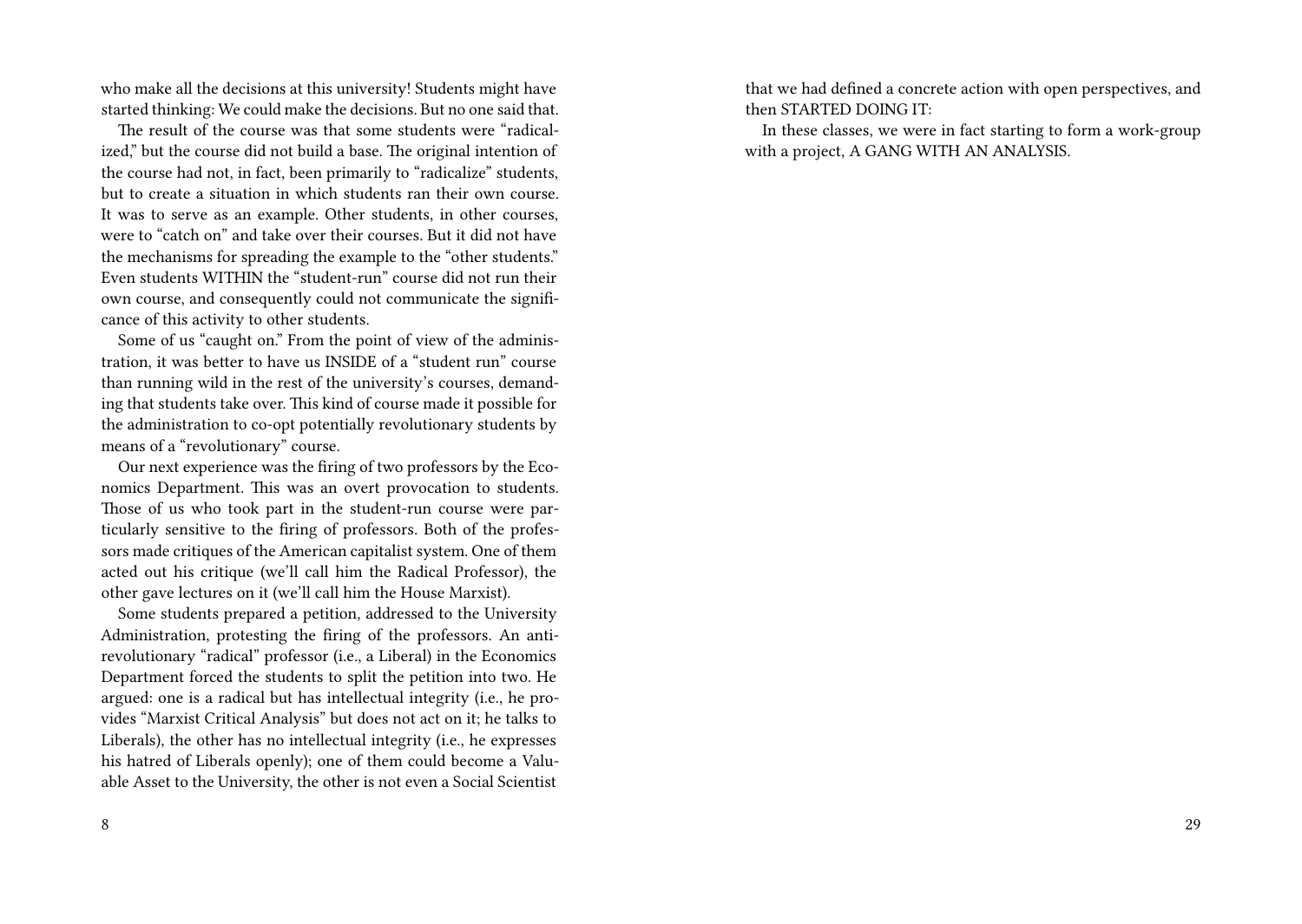which asked the Administration for a student-run department, was an attempt to introduce the same current, again through official channels, into a separate building; 3) the student-run courses conceived during the summer abandoned official channels, and placed the courses completely outside the official curriculum, but they once again represented a "liberal" attempt to introduce a current of thought into capitalist culture.

We called for the SDS and for the student-run courses after the Columbia events, after May action committees in France. We didn't yet know anything about the March 22 Movement. But we did know about our own confrontation with the Economics Department a month earlier, and we didn't move a step forward from that action; we moved two steps back. We could have defined a specific project, like a systematic critique of the dominant ideology, to be carried on in every classroom and public meeting; we could have proposed this project as the basis for the formation of the SDS. But we didn't prepare a proposal before the meeting, and we had neither action nor perspectives to propose at the meeting itself. (We spoke about the student-run courses: but this was a dead-ended project of "radicalization," i.e., conversion, through discussion of different currents of thought.) We waited for the action proposals to come from "the people." And in fact, proposals did come from another group with different experiences and different perspectives. (Critical analysis of the other group, or groups, will be carried out in future issues of Black & Red.) We had learned nothing from our earlier action. By the logic we were using then, if we expected "projects" to come into existence all by themselves, we might just as well have expected the SDS to come into existence all by itself, without our having to set a date and a place for a meeting.

Reacting against leaderism and Bureaucratism, we had run to the other extreme: absolute spontaneism. We had not learned the significance of the French "action committees," we had not even learned the significance of our own earlier action. We were not even aware of the valid kernel in the student-run courses, namely and he's Not Objective (i.e., he's radical in his very behavior, and thus a menace to anything that is "respectable" or even acceptable to the University). This way the Liberal is able to define the type of radicalism which is unacceptable, namely revolutionary radicalism. In other words, he is able to define the terms on which the radical is legitimate; he's able to define the limits of radicalism.

The House Marxist (who was also the "instructor" of our student-run course) dissociated himself from the split petition, and announced his unwillingness to accept a post in ANY department of the University in case the Radical was dismissed. At this point he lost his "intellectual integrity," he ceased to be a Valuable Asset (i.e., he ceased to be a House Marxist), and the Liberal quickly provided his Liberal followers with the neologism "Radist" (Radical Fascist) to redefine the former House Marxist.

A student was made to play the role of informer between the Liberal and the fired Radical Professor, in order to "enlighten" the students. The student was sent to "interview" the professor: the student said he would sign the petition if the professor could convincingly demonstrate that he was Objective (i.e., that he was Liberal). (The Radical Professor later suggested that it was the Liberal who had to prove he was Objective–i.e., revolutionary.)

Petitioning the administration for the reinstatement of two radical professors was acceptable to the Liberal. However, when a group of students got together to discuss doing something else, and when they went to the Liberal professor to discuss this "something else" with him, he turned them off. He said he was already doing something else, and they should wait for the results of what he was doing. He was telephoning the AAUP–the professors' union. He was going through proper channels. The AAUP spent some weeks investigating the dismissals. The investigators asked for the date when the letters of dismissal were sent. Since they were sent on the date specified by the AAUP. rule book, the AAUP ruled that the dismissals had been properly carried out.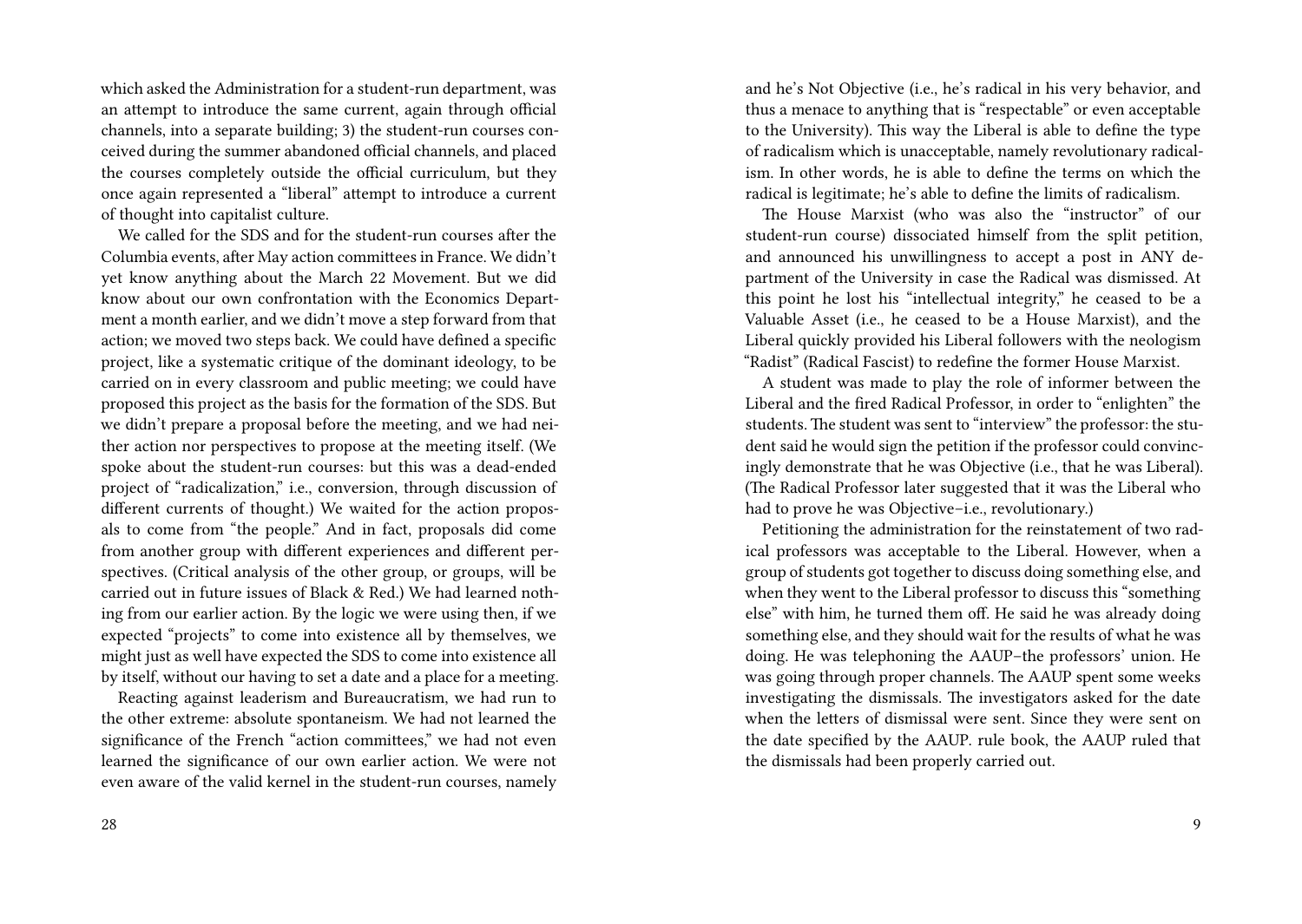A group of students who were considered "hippies" by the Kalamazoo community strongly protested this entire sequence of events as well as other aspects of the university. However, they did not engage in any kind of collective action. Each of them acted individually: they quit school. And instead of informing other students of their drastic action, they informed the vice president of the University and other administrators.

by a discussion of the social factors which cause and maintain the degraded condition of the "second sex." The problem of defining liberation for women and the implications of a mass Women's Movement as a force for revolutionary change in American society will be major points of discussion.

### **The Economic, Political, and Social Consequences of Imperialism**

In addition to covering the course topic, students will hopefully experiment with imaginative presentations.

Sign up for the student-run courses at Registration.

—

All students interested in the student-run courses, forming an SDS chapter at Western or Student Power in general must attend a meeting to be held at 8:00 on Thursday, September  $5<sup>th</sup>$ , in the Bronco Room, University Student Center.

But we didn't prepare any concrete proposals for the first SDS meeting; we had no perspectives. People were to come and define perspectives "on their own."

C.H.E. was dead: we no longer defined ourselves as an active group able to change some aspect of reality. Analysis of actions which we had already carried out, and perspectives which grew out of those actions, did not serve as a basis from which we moved on. We were again several steps behind the stage we had reached at the confrontation with the Economics Department, where we had defined a plan of action, proceeded to bring it about, and created a new situation for a larger number of students.

The student-run classes were also several steps backwards. They were another attempt to introduce a critical current into the capitalist "culture" of the university. It was a further development of the same reformist conception: 1) the student-run course given by the House Marxist had been an attempt to introduce this critical current within the university curriculum itself; 2) the C.H.E. program,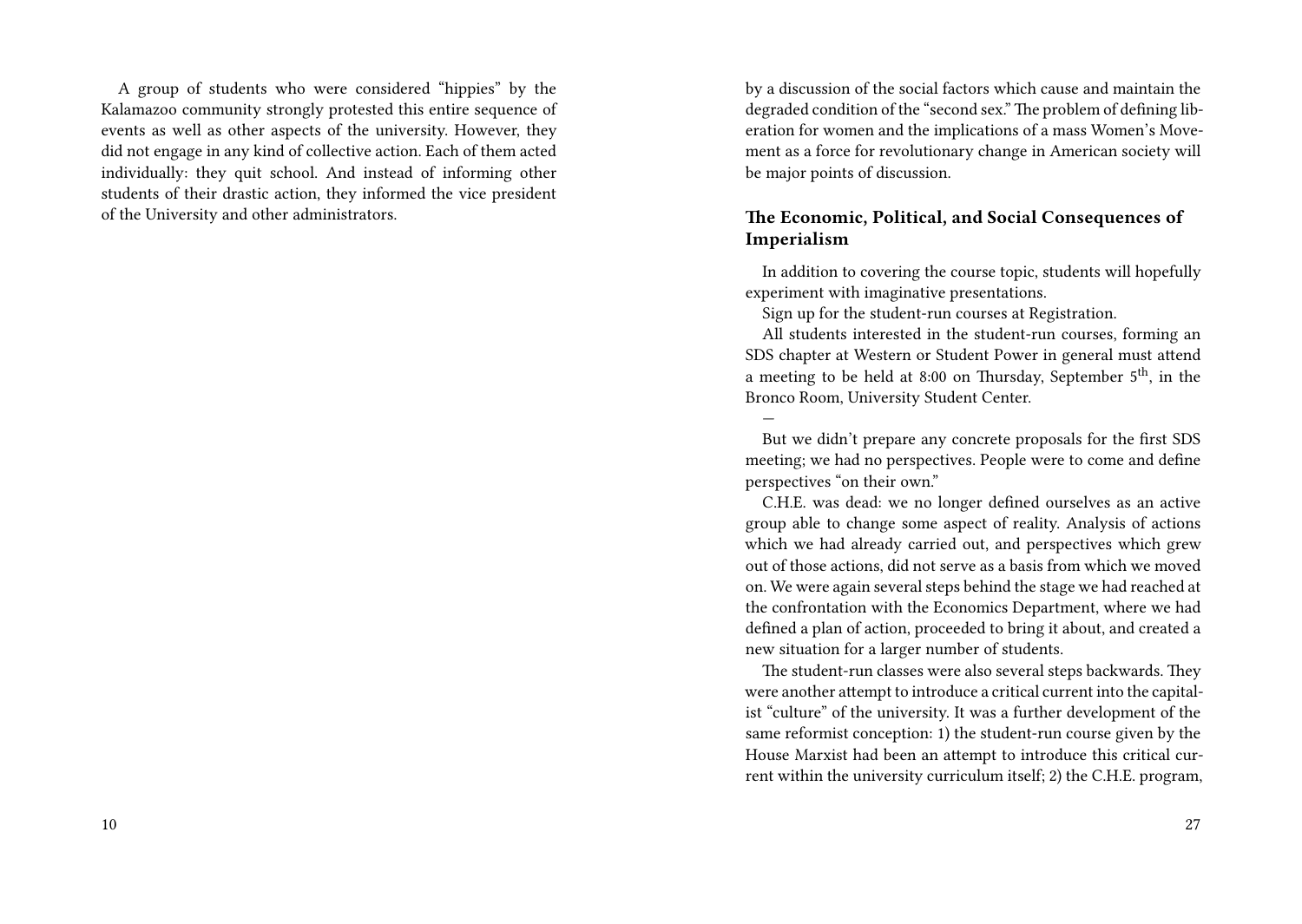### **STUDENT RUN COURSES**

For this fall several SDS national members have set up two student run courses. These courses will have no credit, no cost, no grades, no course requirements (unless required by and decided upon by the students themselves), and will be held one night a week. Since there is no instructor, the knowledge gained, responsibility undertaken, and the general nature of the courses themselves are up to the students. The nature and content of the courses are limited only by the imaginations of the students. Tentatively, the two courses set up are titled "Women's Liberation and Social Change" (for women only) and "The Economic, Political, and Social Consequences of Imperialism." However the students in the course may decide on another topic or topics that they feel are more relevant. All non-faculty and non-administrators may take the courses (notice that this does not exclude most non-students). The reason faculty members and administrators are to be excluded is that they inhibit by their mere presence (consciously or not) students from voicing their own opinions and initiating their own actions. The same reason holds for the exclusion of males from the "Women's Liberation" class.

### **COURSE DESCRIPTIONS**

#### **Women's Liberation**

This course will deal with the condition of Women in American society today. An analysis of the life-styles that women of the "poor" and "affluent" sections of the society lead will be followed

### **Birth of C.H.E.**

Those of us who wanted more than individual action met with the fired professors and with Liberal professors. Someone suggested that a direct action had to be organized. A confrontation between the fired professors and those who fired them was proposed. That's when the Liberal jumped: he had spoken to people in the university hierarchy, the protest would get out of control, students might start criticizing the whole economics department (including the Liberal). Confrontations, demonstrations, would embarrass the economics professors. Liberal professors were trying to develop a program, they had a twenty-five page report, they'd made a study of the problem, the problem was almost solved, and action by students would rock the boat. One student suggested: students can't work with professors. One of us concluded radicals cannot plan together with Liberals. Liberals plan reforms: they want to improve the present university. We wanted a confrontation between students and the university. The Liberals wanted an improved economics department and asked: Will a confrontation improve the economics department? In the opinion of the Liberals, the economics department could be improved through appeals to the administration. We were forced to argue on the Liberals' terms, namely to answer whether or not a confrontation would improve the capitalist University. When the meeting ended, most of the people thought that a debate among professors should be held, so that "both sides" could be heard.

At this point a new element appears. We call a smaller meeting, not to discuss the best way to reform the University. We meet in order to plan an action to transform the debate between professors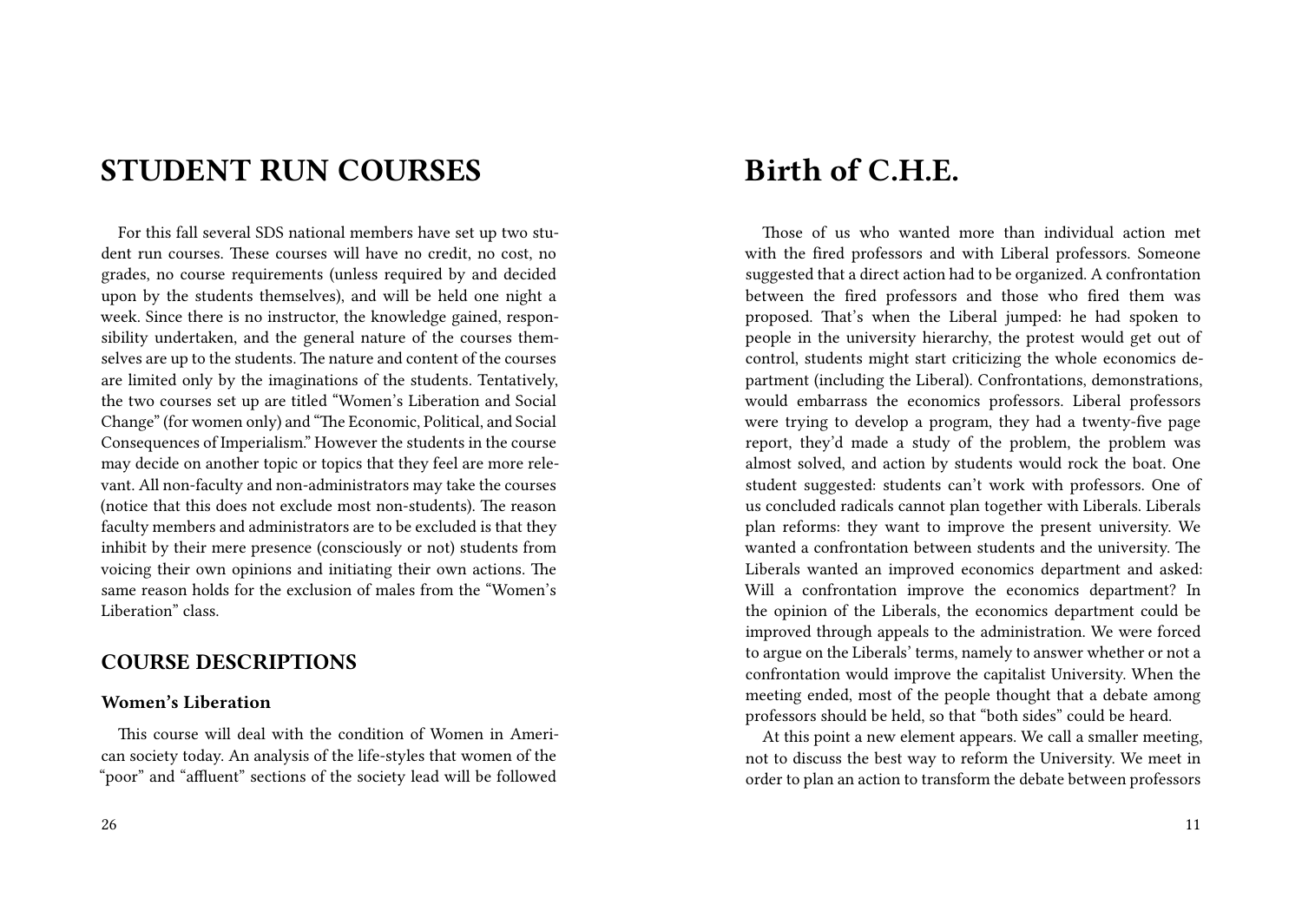into a confrontation between students and professors. We prepare a proposal and plan a demonstration. This was a small, well-designed action, with concrete steps. This was March 22.

change, BAM (Black Action Movement) and SSI (Students for Social Involvement).

Sign up for student-run courses at registration.

All students interested in the student-run courses, forming an SDS chapter at Western, or Student Power in general, please attend a meeting to be held at 8:00 p.m. on Thursday, September 5th in the Bronco Room, University Student Center.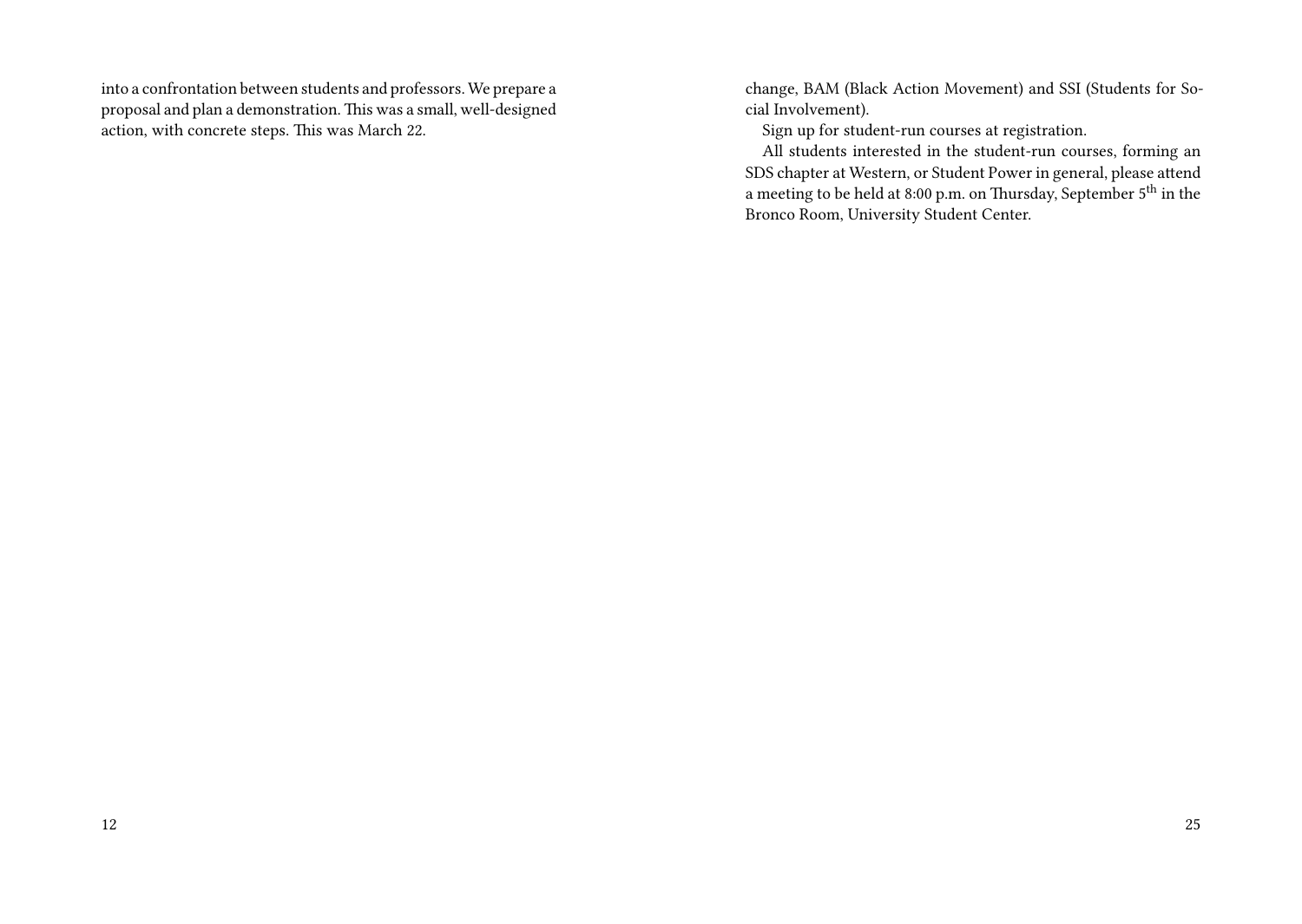The university did not become this way by accident or by the desire of the students (or faculty) but has evolved by responding to certain "needs" of this country. The reason it evolved in this manner and not in some other way was because it had become very closely intermeshed with and a vital part of our country's economic, political, and social institutions. The reason it had become closely intermeshed with the dominant institutions in our country (most notable–corporations and the military) was that those in power (administrators, corporation presidents, government officials, etc.) were "forced to" by the peculiar needs of our imperialistic, capitalistic, and racist institutions.

Here now is the dilemma. Students who wish to have a voice in what they are being taught and what is being done to them are powerless. The slogan, "Student power," symbolizes the movement underway to put the decisive power to determine the education and life styles of students into the student's hands. But this movement is also part of a larger movement underway to free all people of repressive institutions and to wrest power from the small elite who rule and then to put it in the hands of the people. Those of you who reject "Student Power" out of a sense of powerlessness or because you feel "students don't know enough or aren't responsible enough to make decisions or teach" are unfortunately ignorant of what is happening. Those of you who reject "Student Power" because "to come through four years of college and fit into a slot so that one can buy two cars, a color TV, and a nice sterile, plastic house is my goal" are only another manifestation of this sick society. But to those of you who can grasp the significance of "Student Power" or those of you who really desire an education despite the university, we urge you to take one or both of the student run courses set up for this fall by several SDS national members. We would also urge you to become actively involved in SDS (possibly setting up a chapter at Western) and/or actively involved in two other groups on campus who are potential sources of meaningful

## **First life of C.H.E.**

We looked for a name. We considered various possibilities: Free University Committee of Kalamazoo; Student Higher Intelligence Team; Mobilization for Action Organization; Committee for Higher Education. We settled on the last: it spelled CHE. We did not intend to ask the oppressor: please stop oppressing us. We prepared a leaflet calling on students to expose the economics department and to challenge the legitimacy of the professors in the department:

It Is evident that the now existing academic departments at Western are not concerned with our having any relevant and working knowledge of our situation in the world context. That Is, the U.S. Empire, upon which the sun never rises nor sets without a rebellion taking place among that 2/3 of humanity who live Under her rule, is crumbling; and there are no courses taught at Western which give us the tools to analyze the crises of our time.

This summer our cities will burn…our young men will die to put down a peasant rebellion In Vietnam. But in the classroom you only learn to "tailor" yourself for a position within the system that young men are dying to continue. You learn to protect and perpetuate the status quo, but where do you learn to analyze and understand just what the maintenance of this type of system implies? Just what are we doing to other members of humanity? Just what are we doing to ourselves?

It is no longer relevant to tailor your life for a slot in this society, for this society is falling apart from within and from without. Its days are numbered.

ARE YOU GOING TO FALL WITH IT? OR ARE YOU GOING TO LEARN WHAT'S GOING ON AND PREPARE?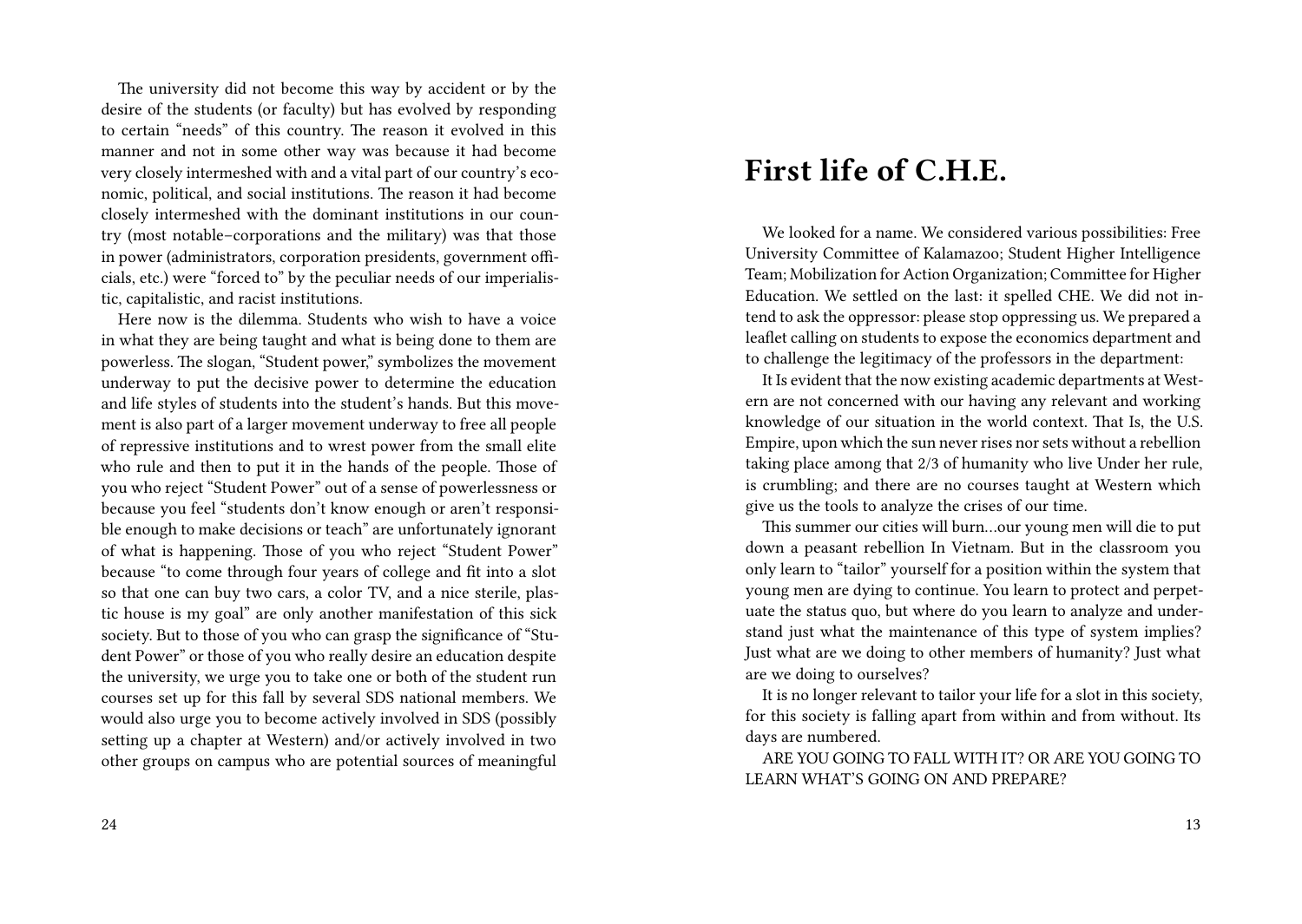Since the only concern of the present system is to fit us into these crumbling slots, students must demand that relevance be brought to their "institute of higher learning!"

Since it is the future that they must live in, students must demand that their formal education give them the tools with which to cope with that future!

STUDENTS!

IT IS OUR EDUCATION.

IT IS OUR UNIVERSITY

IT IS OUR RESPONSIBILITY TO MAKE IT RELEVANT TO OUR LIVES.

DEMAND THAT YOUR CLASSES BE RELEVANT OR BOY-COTT!

SUPPORT STUDENT INITIATIVE FOR RELEVANT CURRICU-LUM IN EVERY DEPARTMENT!

DEMONSTRATE FOR STUDENTS' RIGHT TO DEMAND THAT CURRICULUM THEY WANT…AND TO GET IT!

At this time the Economics Department at Western is attempting to make an already narrow and irrelevant department even more irrelevant to the needs of our times.

CONFRONT THE ISSUE: DEBATE TODAY FROM 3:00 to 5:00 in 2303 SANGREN.

Student ad hoc Committee on Higher Education

While some students invited the economics professors to a debate, we held a demonstration inviting students to a confrontation. We carried signs through the student and faculty cafeterias during lunch hour. The signs said: "Confront your Manipulators," "Don't teach ME to serve YOUR boss," "Professor: If you're a racist and don't know it, you should learn, not teach," and "El deber del revolucionario es hacer la revolucion."

The event took place. Eighty students came. But only a few economics professors came, mainly the professors who were totally out of it. The professors talked–about how good economics was as an area of study. The life-dream of one of the Leading Professors

During summer session, we set up a table at registration, and the registrants (mainly freshmen) were able to "register" for studentrun courses on imperialism, racism, women's liberation. At these tables we also called for the organization of an SDS on campus, and picked a date for the first meeting.

STUDENT POWER…YOU MEAN US?

Many of you probably wondered "Why?" when you read of the recent rebellions initiated by students all over the world this spring (most notable were those in France and the one at Columbia). This reaction is easily understood since the nation's press coverage and reporting of these student led revolts were largely inaccurate. Many of you asked "Why?" because your idea of university life was one of parties, romance, intellectual stimulation, and at this very moment probably one of vague strangeness mingled with excitement. Some of you, at a higher level of awareness or consciousness, could look back at your high schools and their repressive natures and partially understand "Why?".

This fall many of you will rejoice over the greater "freedoms" found in the university and in university life. Such "freedoms" (like cutting classes, less parental control, etc.), are generally superficial and more importantly, hide even greater restrictions found in universities than found in high schools. Dorms, with their rules concerning hours, what to wear, how and when to clean "your" rooms, etc., enable administrators to have strict control over various aspects of students' lives, besides being a convenient place to indoctrinate students with "values" that produce mechanical conformists. For what the multi-university (Western is only one good example) has become, basically, is a job training center where unsuspecting seventeen and eighteen year olds enter, become dehumanized, are cranked out as brainwashed robots four years later, and quickly pushed into prefabricated, sterile plastic slots. For the men there is an added bonus of two to three years of further brainwashing in the service of their "choice" (provided, of course, they live the full term).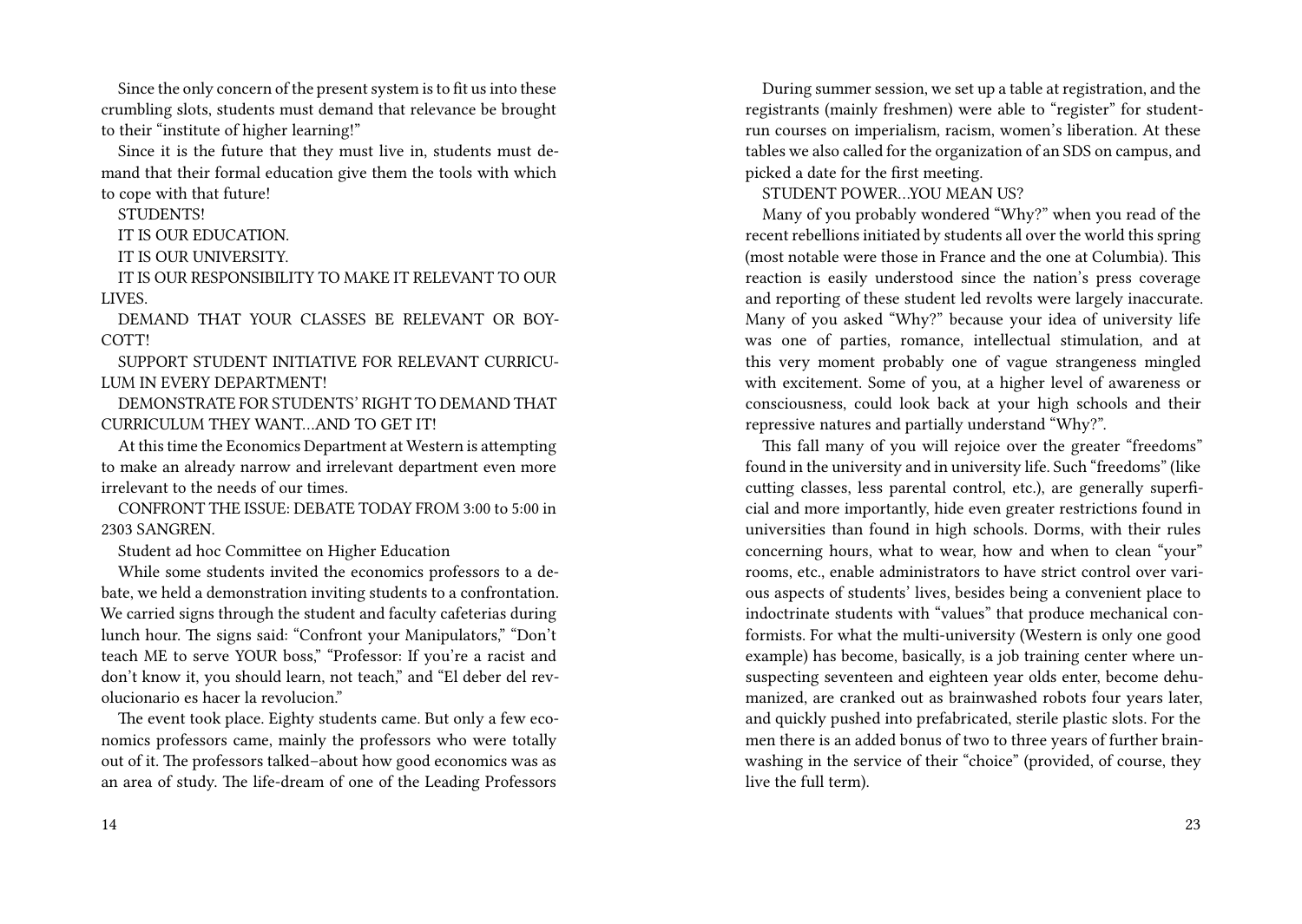### **Death of C.H.E.**

We realized we weren't building a movement.

We had angered some of our radical comrades by calling them Liberal. We had gotten together an auditorium full of angry students, and were then unable to propose a workable action. We had simply thrown the idea of a "student-run Department" into the laps of eighty students, and expected others to do what we hadn't done: to define the steps necessary to reach the goal, and to begin acting. So we again diminished into a tiny group. We felt impotent, we felt powerless to realize our project. So we ran to the administration: they'd realize it; they had the power.

This was the end of C.H.E.

We knew we had failed. But we didn't look to ourselves to find the reasons for our failure–we didn't do that until we sat down to write this self-critique. We tried to locate the failure in THE OTHERS, the students. We didn't look at our lacks, but at theirs, to remedy our failure. And what they lacked was first of all social theory which enabled them to define their own situation in society, and secondly the sense of their own power to change that situation. We set out to remedy both lacks. We would organize student-run courses to provide the missing analysis, and also to undermine Authority by demonstrating that courses without Professors were more interesting, relevant, and better organized than the bureaucratically-run brainwashing sessions of the official curriculum. Parallel with this, we would organize an SDS chapter to give students an awareness of their power and ability to change society.

who came, was to become a consultant to the Upjohn Company. There was another Leading Professor: he is already a consultant; he didn't come.

The economics professors defended their department with cliches. The fired professors attacked. Then one of us made the following proposal:

"Whereas, the existing Economics Department fails miserably in providing curriculum relevant to 1968, and;

"Whereas, scholars who are free to determine the content and focus of their courses do not have the right to determine and thereby limit an entire area of knowledge to fit their own needs, namely to perpetuate their own positions, and;

"Whereas, students will always be at the mercy of self-defining "academic departments" until they take matters into their own hands,

"I propose that any and all students interested in this issue take it upon themselves to constitute a Student Economics Department in direct challenge to the legitimacy of the existing department to limit the educational experience of students.

"I further propose that all interested students meet next Monday evening at 7:00 in the Bronco Room to plan future activity.

"And I suggest that the two types of activity to be carried out be the following:

"1) Research for the purpose of designing a new curriculum which includes all systems of thought relevant to today.

"2) Writing knowledgeable persons for the purpose of finding possible faculty to participate in the courses to be set up by the Student Economics Department."

This transformed the debate into a confrontation between students and the economics professors. Students got angry. Some shouted: "What the hell do you teach this shit for!" "You fire the only two guys who talk about ghettos and about imperialism, so that you can teach your meaningless shit!" "What the hell are you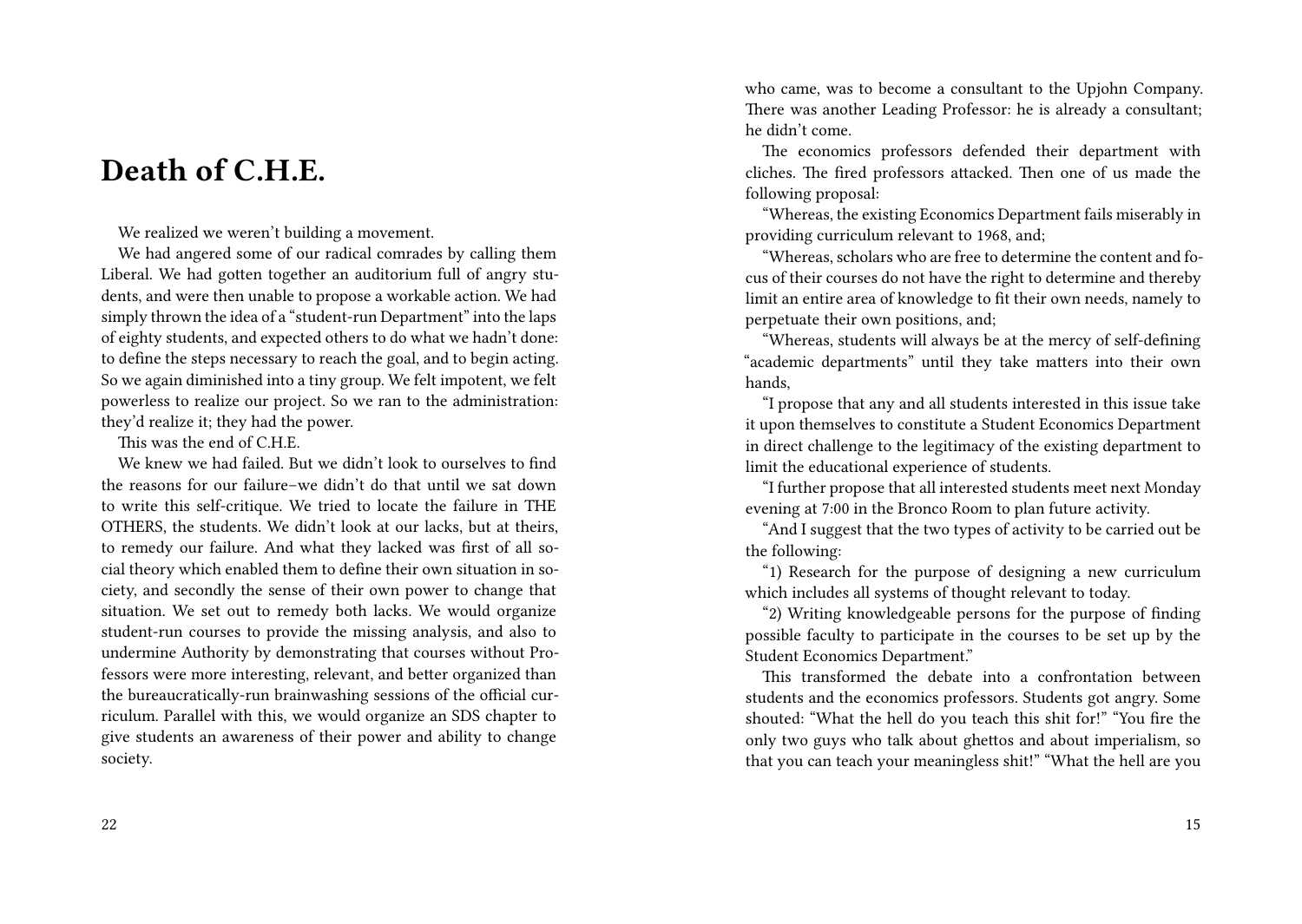people for!" This was no longer just the few of us who had formed C.H.E.; it was the whole room.

Some students were ready to remove the Economics Department then and there.

A student said the professors should be given a chance to improve their own department.

Another student said: "You've seen how they can't even understand what you want! These aren't the people who'll change anything!"

The Liberal made a speech in the back of the room: he criticized "both sides." He said he was the only one who had "fought" (i.e., he had talked to the bureaucrats). Then he pointed his finger to the student who made the proposal, and said: "You didn't write that speech!" (i.e., the House Marxist moved your hand across the paper). And finally he came to the attack: "You are radists, RADISTS– You are Radical Fascists–You use the same means as those you're fighting against.

The atmosphere was tense. Students were ready for action. The professors had been exposed, not only as ideologists, but also as ignorant men and as petty opportunists. Some twenty-five people signed up to join the group which would form the new department. But the school term was about to end. Students were about to leave campus for the summer. And we failed to make personal contact with any of the people who had signed up.

has been able to absorb elements of Marxism, while dispensing with Marxist socio-economic analysis, whereas in European universities, Marxist analysis leads a separate existence. Liberalism presents itself as "objective analysis," it does not present itself as what it is, namely, the dominant ideology of American capitalism. Consequently, for the Liberal, the perspectives of classes other than the dominant capitalist class are "Ideologies," ideologies are not objective, and have no room in the university. This is the essence of American cultural imperialism.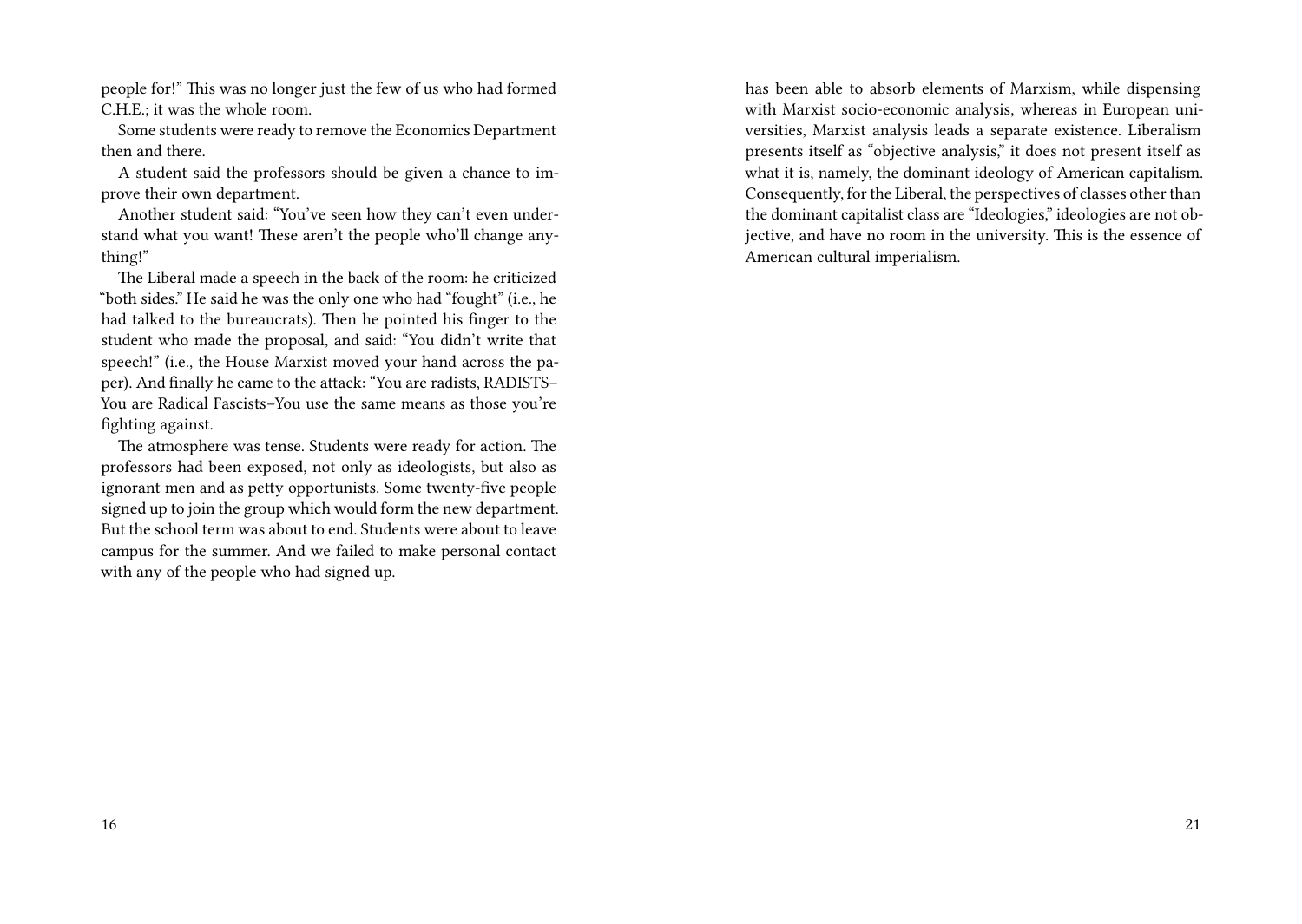c. no education for a specific job Submitted by the Council on Higher Education April 18, 1968

We were even invited to a meeting of professors. This was to be a "participatory revolution." We were to participate in our own brainwashing; in fact, we would be able to run it ourselves, freely, with corporation funds. This was "student participation." We were on the point of betraying the name C.H.E.: we were about to be co-opted. Even so, at that "faculty meeting" we experienced, once again, the quality of our "professors," our "teachers," our "educators."

A reformist thread ran through every one of last year's actions, including the most radical ones. Even those of us with "revolutionary" views did not point to the firings of the professors in order to begin a struggle against the entire university as a repressive structure. We wanted "Critical Analysis" and "Relevant Subject Matter" within the Capitalist University: this is why we wanted to keep the "revolutionary" professors; this is why we wanted a student economics department; this is why we wanted a student-run counteruniversity. We did not struggle against the university as an integral part of the capitalist system; instead, we struggled against the fact that one "cultural strain" (namely anti-capitalist, i.e., Marxist economics) was thrown out of the university curriculum. Our aim was to get "both sides of a question" for ourselves and other students.

Our struggle to keep Marxist analysis within the Capitalist University was not a revolutionary struggle, but it did have importance for revolutionaries. By keeping out this cultural strain, the American University fails to provide the background in social analysis which is available to every literate person in the  $20<sup>th</sup>$  century. The result is that, when radical ACTION appears, it lacks the background for radical ANALYSIS.

The absence of Marxist analysis from the American University reflects a profound difference between the university structure in the U.S. and that of Germany and France. American Liberalism

### **Atrophy of C.H.E.**

At this point we were suddenly disoriented. Our well-planned action was followed by a series of mistakes.

First of all, since we hadn't contacted anyone personally, hardly anyone came to the meeting we had called. Instead of asking WHAT WE HAD DONE WRONG in calling the meeting, we vaguely blamed ALL STUDENTS for their apathy and lack of interest. This set the tone for our next mistake. Since STUDENTS hadn't come, we couldn't have a "student-run" department; so we did what seemed like the next best thing: WE TURNED TO THE ADMINISTRATION. In other words, since students DIDN'T HAVE THE POWER, we turned TO THOSE IN POWER. We made all these mistakes AFTER the whole process during which we had learned 1) that radicals could not plan ACTIONS with Liberals, 2) that THOSE IN POWER are able to grant many things, but will not GIVE UP THEIR POWER, 3) that a student-run department had to be instituted by students themselves to be student-run.

Only a couple of weeks after having walked out of a Liberal meeting, determined to take RADICAL ACTION, we drew up a completely LIBERAL proposal. We "demanded" that the ADMINISTRA-TION institute a student-run department. Although our POWER had diminished, our ASPIRATIONS had grown. We were no longer calling on students to organize a student-run department. Now that we were only a handful of students, we started calling on the administration to organize a whole student-run Counter-University. (See text on following page.) The contradiction between what we had learned before and what we were doing at this point was manifested in the very title of the proposal: "The Council…Demands